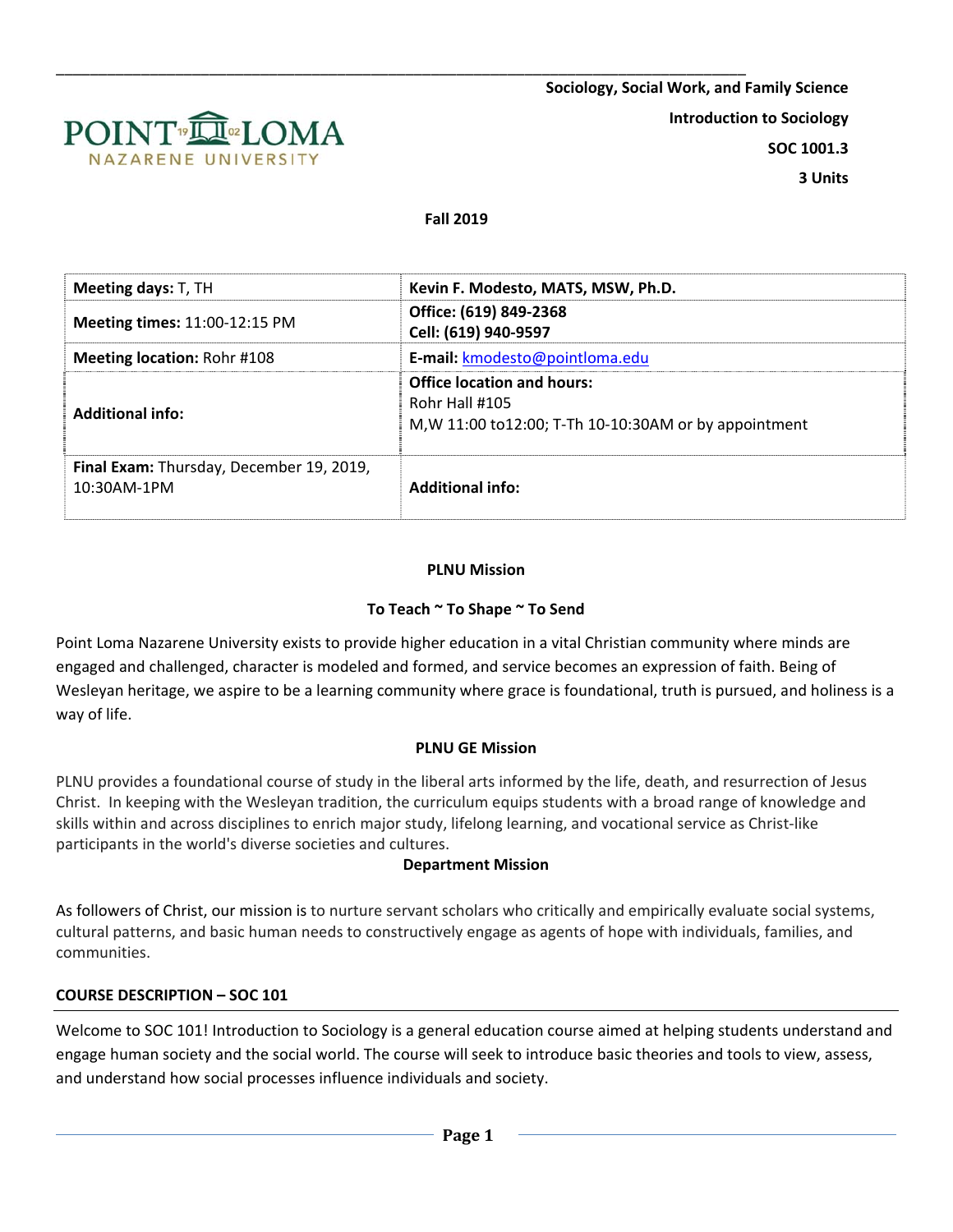Over the semester, this course will explore ways of "thinking sociologically." We will consider how things like gender, age, race, socioeconomic standing, etc. shape the opportunities people have and influence the decisions they make. Major ideas, concepts, and methods in the study of society including socialization, culture, social structure, social stratification, social control, and social change will be examined.

### **COURSE LEARNING OUTCOMES**

Upon success completion of this course, students will be able to:

- $\degree$  EP 2.1.3 (2) and EP 2.1.7 (1) Critically discuss major theoretical perspectives, such as conflict theory, structural functionalism, and symbolic interactionism.
- $\bullet$  EP 2.1.4 (1) Identify and critique various social structures, particularly those resulting in inequality and injustice.
- $\bullet$  EP 2.1.6 (2) Evaluate and apply social science data to inform decisions of everyday life.
- $\bullet$  EP 2.1.1 (1, 2) Describe and exemplify the relationship between our Christian faith and human actions.
- $\bullet$  EP 2.1.7 (2) Apply service-minded sociological concepts to specific need areas in our communities.
- $\bullet$  EP 2.1.4 (1) Demonstrate an understanding of the complex issues faced by diverse groups in global and/or crosscultural contexts.

# **COURSE CREDIT HOUR INFORMATION** (In online or blended classes only—fill in blanks)

In the interest of providing sufficient time to accomplish the stated Course Learning Outcomes, this class meets the PLNU credit hour policy for a 3 unit class delivered over 15 weeks. Specific details about how the class meets the credit hour requirement can be provided upon request.

# **COURSE SCHEDULE AND ASSIGNMENTS**

# **I. Sociological Experience Project: Service Learning (40%)**

Students will engage in an experience that helps expand their sociological imagination. Students can select an approved site for 16 hours of service learning, and they will write reflections on the experience. There will be four deliverables throughout the semester, worth 10 points each, for a combined total of 40 points. The first deliverable is due on our third class meeting, Thursday, September 6. This introductory assignment is to help you become more self‐aware as you prepare for your service learning project. On this 2 page paper (Times New Roman, double‐spaced, size 12), you will provide an in‐depth introduction of yourself: your family background, where you lived, where you went to school, your work experiences (if any), etc. You will be turning in a hard copy of these journals at the beginning of class on the day they are due (not in Canvas).

# **II. Weekly Reflections (30%)**

Weekly reflections express your reactions and analysis of your reading assignments in a more personal way than in a quiz, formal research, or an analytical essay. Reflections are not summaries or regurgitations of readings. Instead, follow these guidelines:

- One sentence identifying a key point, concept, idea, or theory that emerged from the readings for the week. Refer to one key quote from the text that describes this key concept/topic. Cite in ASA or APA format.
- Draft one question that emerged from the readings this week. Cite in ASA or APA format.
- One sentence applying and connecting the concept/topic to a real issue that you experienced or read about.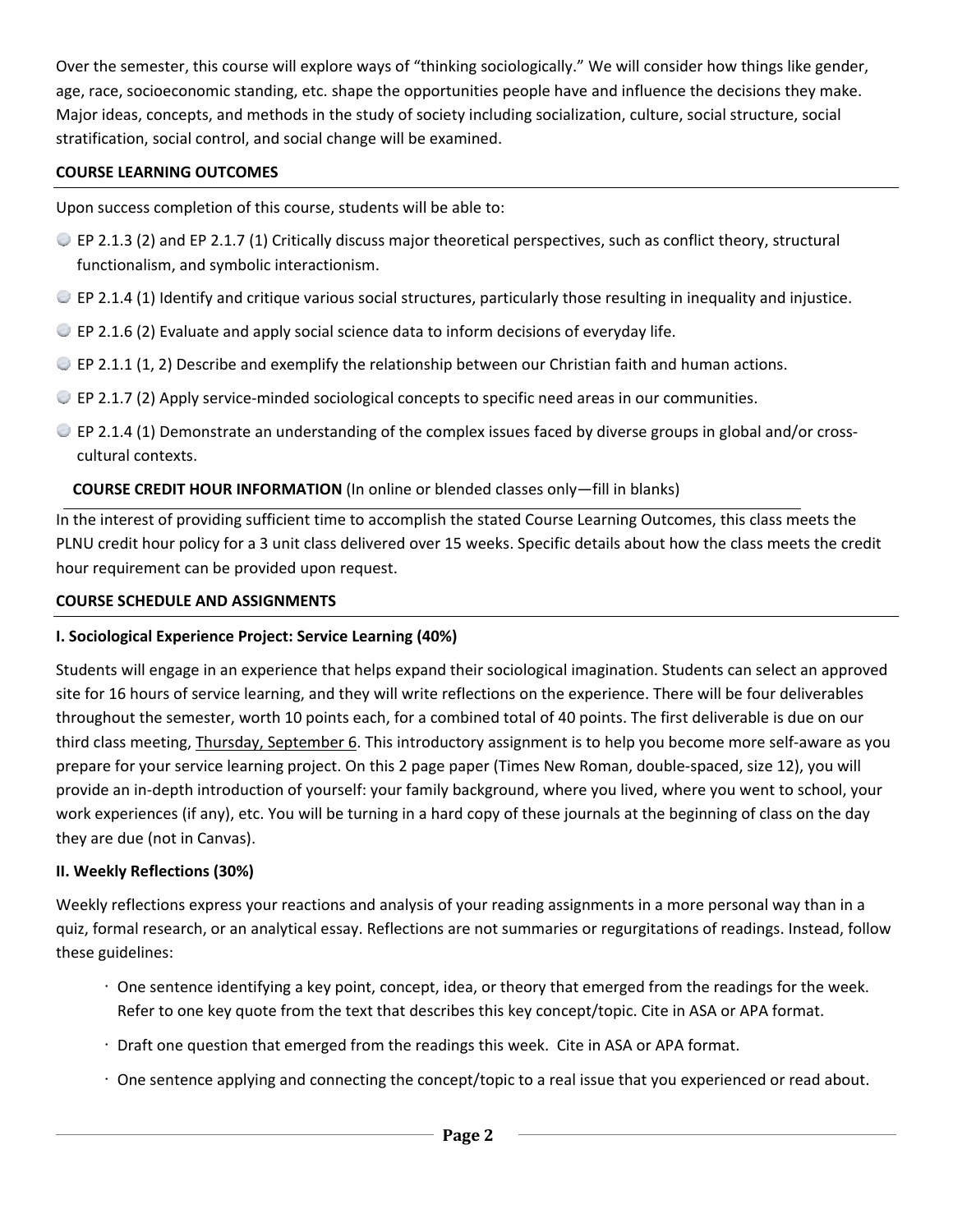- A creative element relating to your weekly reflection. You have total freedom on this assignment. It can be a photo, a song, a drawing, anything creative you choose.
- Proper language and grammar are required.

Reflections must be 3 sentences long (Typed, double‐spaced, in 12‐point font) and submitted electronically in Canvas by 8:30 Thursday mornings. Reflections will be graded credit/no credit basis based on the specifications listed above. Failure to be on time or to include each element above will result in no credit. There will be a total of 12 reflections due, for a total of 30 points, this allows room for errors over the course of the semester. If a student fails to submit 12 assignments the remainder of the assignments will be graded proportionately.

## **III. Exams (20%)**

There will be 3 exams over the course of the semester. The lowest score will be dropped. Each exam will be cumulative including material covered in class up to the point of the exam. More information will be given as we approach the exam dates. They will be mostly multiple choice, with some essay question components. The exams will count for a total of 20 percent of your total grade.

### **IV. Participation (10%)**

Participation is key for building a collaborative learning community. You will earn these participation points by being actively involved in classroom discussions, small group activities, and periodic in class assessments. Points will be distributed proportionally.

| <b>DATE</b><br><b>PRESENTED</b> | <b>CLASS CONTENT</b><br>OR ASSIGNMENT                  | <b>ASSIGNMENT</b><br><b>DUE DATE</b>                 |
|---------------------------------|--------------------------------------------------------|------------------------------------------------------|
| Sep 5                           | <b>Course Overview</b>                                 | Review Syllabus                                      |
| Sep 10                          | What is<br>Sociology? /<br>Sociological<br>Imagination | Chapter 1 (pp. 6-14)                                 |
| Sep 12                          | Theory                                                 | Chapter 1 (pp. 14-20)<br><b>DUE: SL/CR Journal 1</b> |
| Sep 17                          | Theory                                                 | Review:<br>Chapter 1 (pp. 14-20)                     |
| Sep 19                          | Sociological<br>Research<br>Methods                    | Chapter 2 (30-33)                                    |
| Sep 24                          | Sociological<br>Research<br>Methods                    | Chapter 2 (pp. 33-44)                                |
| Sep 26                          | Culture                                                | Chapter 3                                            |
| Oct 1                           | Socialization                                          | Chapter 5                                            |
| Oct <sub>3</sub>                | Everyday Life /<br>Interdependence                     | Chapter 4                                            |
| Oct 8                           | Groups,<br>Networks,<br>Organizations                  | Chapter 6<br><b>DUE: SL/CR Journal 2</b>             |
| Oct 10                          | Media and<br>Technology                                | Chapter 8                                            |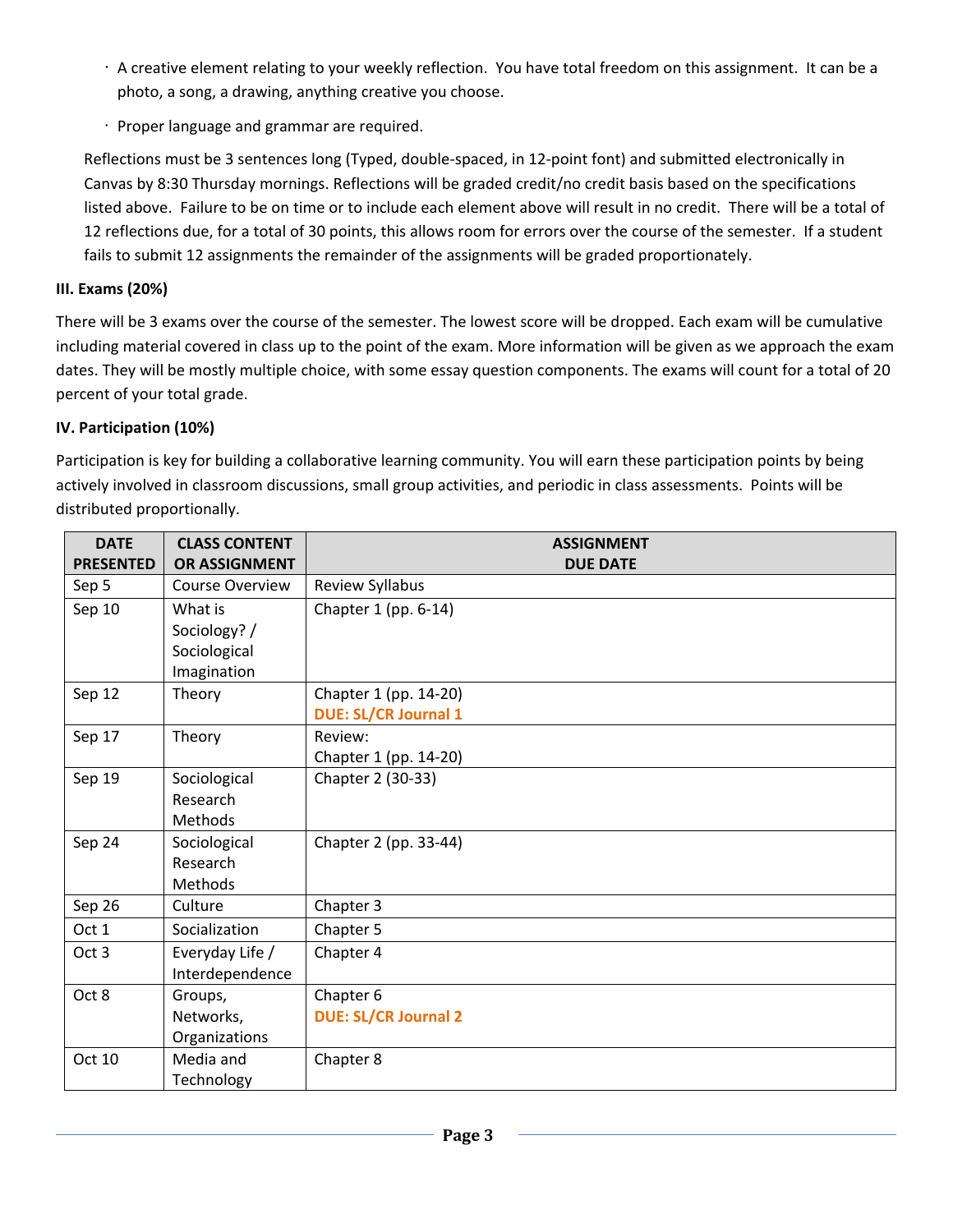| <b>Oct 15</b>    | Exam1                                            |                                                                                |  |
|------------------|--------------------------------------------------|--------------------------------------------------------------------------------|--|
| Oct 17           | Deviance                                         | Chapter 7 (pp. 135-143)                                                        |  |
| <b>Oct 22</b>    | Deviance                                         | Chapter 7 (pp.144-147)                                                         |  |
| Oct 24           | Stratification and<br>Class                      | Chapter 9                                                                      |  |
| Oct 29           | Stratification and<br>Class                      | Chapter 10                                                                     |  |
| Oct 31           | Gender, Sex, and<br>Sexuality                    | Chapter 12 (pp. 251-261)<br>Cultural Reflections of Beauty - NPR Baby Got Back |  |
| Nov <sub>5</sub> | Gender, Sex, and<br>Sexuality                    | Chapter 12 (pp. 262-266)                                                       |  |
| Nov <sub>7</sub> | Race and<br>Ethnicity                            | Chapter 11 (pp. 225-234)<br><b>DUE: SL/CR Journal 3</b>                        |  |
| <b>Nov 12</b>    | Race and<br>Ethnicity                            | Chapter 11 (pp. 234-243)                                                       |  |
| Nov 14           | Marriage and<br>Family                           | Chapter 14                                                                     |  |
| <b>Nov 19</b>    | Education                                        | Chapter 16                                                                     |  |
| <b>Nov 21</b>    | Religion                                         | Chapter 15                                                                     |  |
| <b>Nov 26</b>    | Aging and the<br>Elderly                         | Chapter 13                                                                     |  |
| <b>Nov 29</b>    |                                                  | Exam 2                                                                         |  |
| <b>Nov 29</b>    |                                                  | THANKSGIVING RECESS / NO CLASS                                                 |  |
| Dec <sub>3</sub> | Power Elite:<br>Military, Political,<br>Economic | Chapter 17                                                                     |  |
| Dec <sub>5</sub> | Work and the<br>Economy                          | Chapter 18<br><b>DUE: SL/CR Journal 4</b>                                      |  |
| <b>Dec 10</b>    | Urbanization and<br>Environment                  | Chapter 20                                                                     |  |
| <b>Dec 12</b>    | Social Change                                    | Chapter 21                                                                     |  |
| <b>Dec 19</b>    |                                                  | <b>Final Exam</b>                                                              |  |

### **REQUIRED TEXTS AND RECOMMENDED STUDY RESOURCES**

Readings for the semester include chapters from a FREE online text. You have a choice of downloading the free PDF (or other e-reader formats) from the link below, purchasing the iBook, or purchasing a paperback copy from online retailers. Additional recommended items such as articles and videos will also be assigned by the professor and posted in Canvas. http://openstaxcollege.org/textbooks/introduction‐to‐sociology

ISBN‐10: 1938168011/ISBN‐13: 978‐1‐938168‐01‐7

Additional articles and chapters will be assigned by the professors and posted on the class web site.

### **STATE AUTHORIZATION**

State authorization is a formal determination by a state that Point Loma Nazarene University is approved to conduct activities regulated by that state. In certain states outside California, Point Loma Nazarene University is not authorized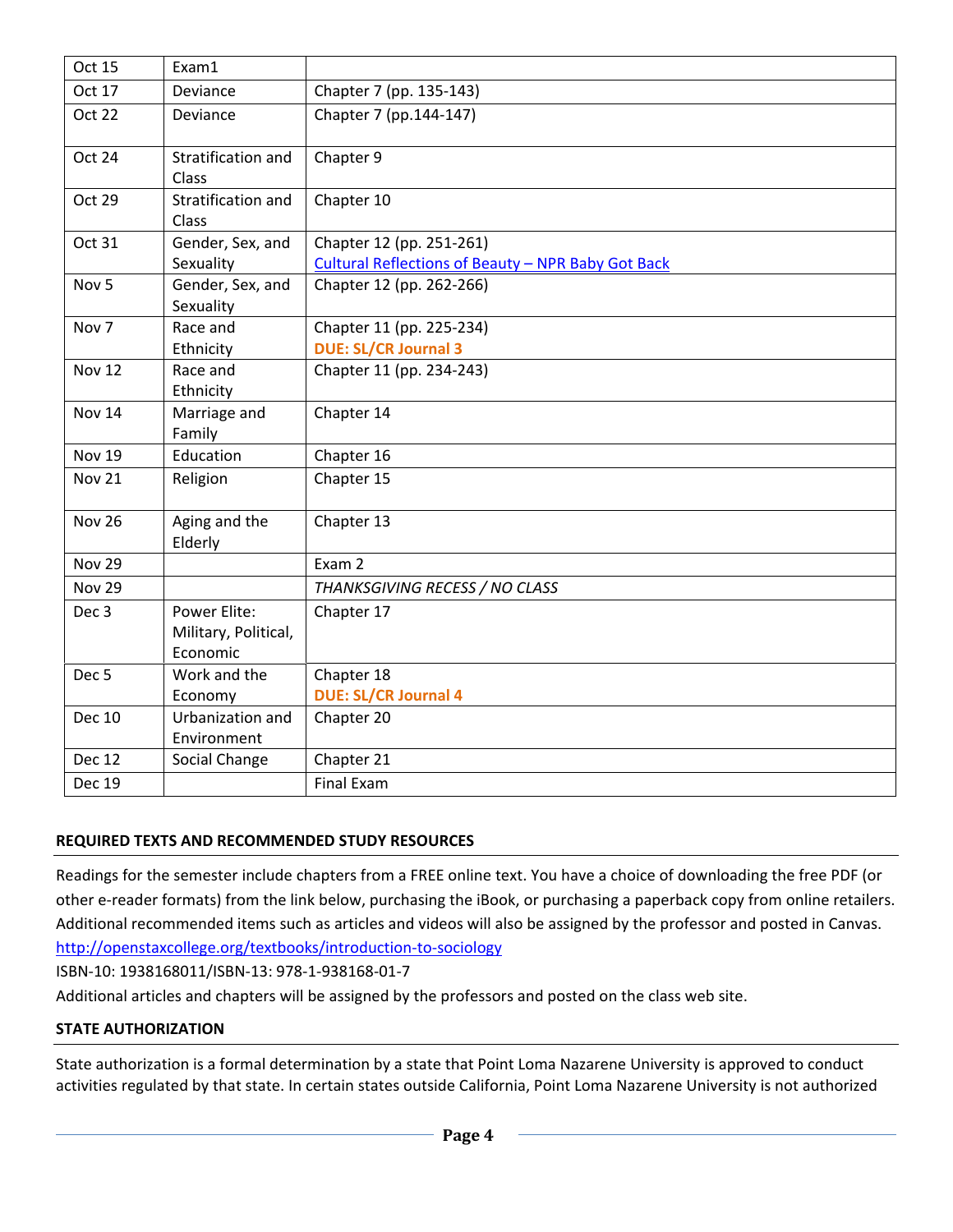to enroll online (distance education) students. If a student moves to another state after admission to the program and/or enrollment in an online course, continuation within the program and/or course will depend on whether Point Loma Nazarene University is authorized to offer distance education courses in that state. It is the student's responsibility to notify the institution of any change in his or her physical location. Refer to the map using the below link to view which states allow online (distance education) outside of California.

https://www.pointloma.edu/offices/office‐institutional‐effectiveness‐research/disclosures

### **ASSESSMENT AND GRADING**

| <b>Assignment Values:</b>       |                   |                 | Grade Scale:  |  |
|---------------------------------|-------------------|-----------------|---------------|--|
| Participation                   | 10%               | $A = 94 - 100$  | $C = 73 - 76$ |  |
| Exams                           | 20%               | $A = 93 - 90$   | $C = 70 - 72$ |  |
| <b>Reflection Papers</b>        | 30%               | $B + = 87 - 89$ | $D+=67-69$    |  |
| Sociological Experience Project | 40%               | $B = 83 - 86$   | $D=63-66$     |  |
|                                 | <b>100% TOTAL</b> | $B = 80 - 82$   | $D = 60 - 62$ |  |
|                                 |                   | $C+=77-79$      | $F = 0 - 59$  |  |
|                                 |                   |                 |               |  |

All assignments are to be submitted/turned in by the beginning of the class session when they are due—including assignments posted in Canvas.

Students are encouraged to speak with the instructor at any point about their grades. Any student with a grade below a C is highly encouraged to speak with the instructor.

### **INCOMPLETES AND LATE ASSIGNMENTS**

All assignments are to be submitted/turned in by the beginning of the class session when they are due—including assignments posted in Canvas. Incompletes will only be assigned in extremely unusual circumstances.

### **FINAL EXAMINATION POLICY**

Successful completion of this class requires taking the final examination **on its scheduled day**. The final examination schedule is posted on the Class Schedules site. No requests for early examinations or alternative days will be approved.

NOTE: The following policies are to be used without changes:

# **PLNU COPYRIGHT POLICY**

Point Loma Nazarene University, as a non‐profit educational institution, is entitled by law to use materials protected by the US Copyright Act for classroom education. Any use of those materials outside the class may violate the law.

### **PLNU ACADEMIC HONESTY POLICY**

Students should demonstrate academic honesty by doing original work and by giving appropriate credit to the ideas of others. Academic dishonesty is the act of presenting information, ideas, and/or concepts as one's own when in reality they are the results of another person's creativity and effort. A faculty member who believes a situation involving academic dishonesty has been detected may assign a failing grade for that assignment or examination, or, depending on the seriousness of the offense, for the course. Faculty should follow and students may appeal using the procedure in the